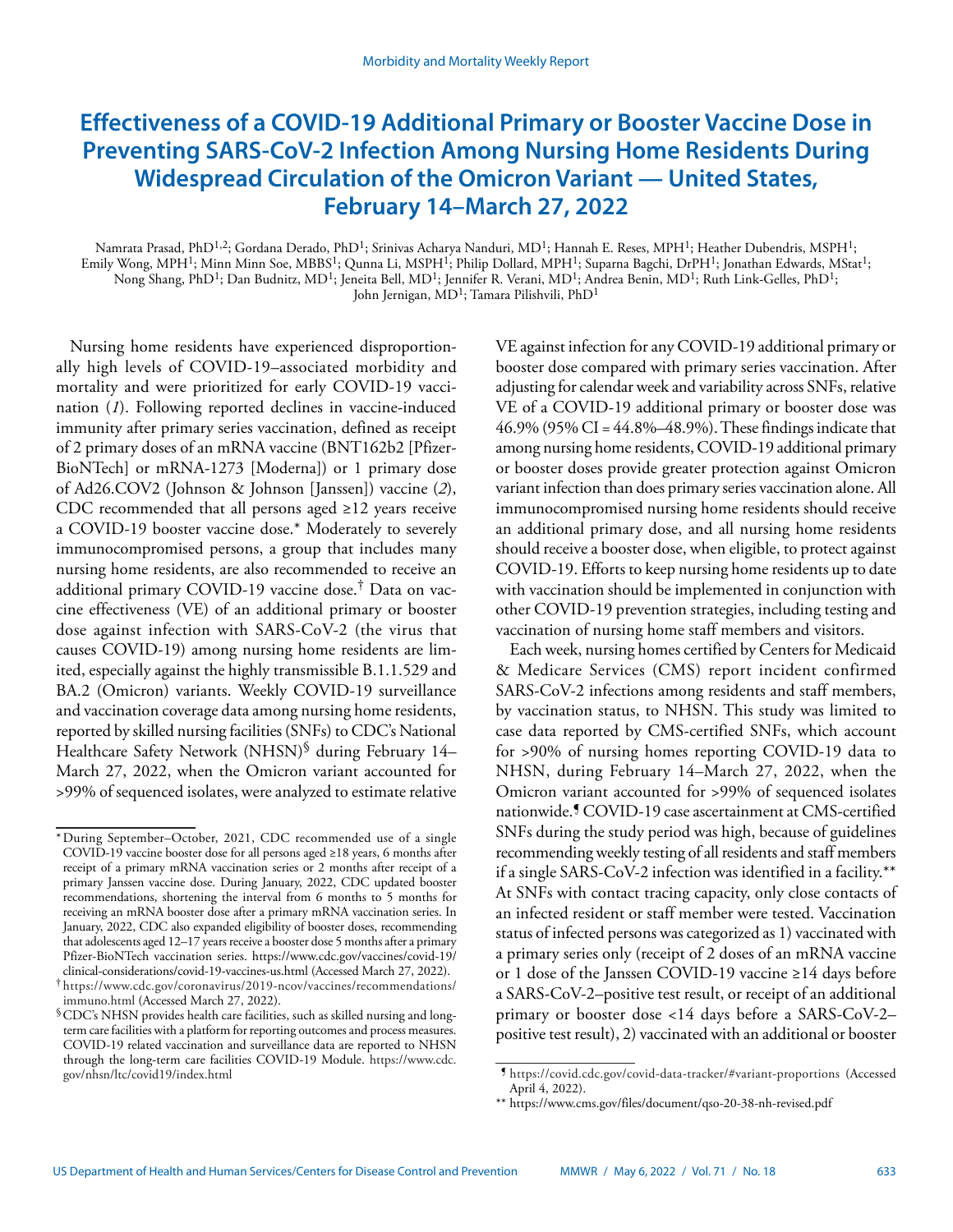dose (receipt of any authorized COVID-19 additional primary or booster dose ≥14 days before a SARS-CoV-2–positive test result),†† 3) unvaccinated (no COVID-19 vaccine dose or a single dose <14 days before a SARS-CoV-2–positive test result), and 4) other (receipt of a single mRNA vaccine dose  $\geq 14$ days before a SARS-CoV-2–positive test result or unspecified vaccination).

SNFs also report the weekly census of residents by vaccination status. Resident-weeks were calculated as the aggregate of weekly resident counts, by vaccination status, at each SNF. In this study, weekly case counts by vaccination status in each SNF were paired with weekly resident counts by vaccination status from 2 weeks earlier. Data from SNFs that reported no additional or booster dose coverage throughout the study period were excluded.§§ In addition, weekly case count reports were excluded if a facility did not report corresponding resident counts for the preceding 2 weeks. Crude infection rates by vaccination status were calculated with 95% CIs based on the binominal distribution.

Infection rates among residents who received an additional or booster dose were compared with those who received primary series vaccination only to estimate relative additional or booster dose VE. The effectiveness of primary series vaccination or an additional or booster dose compared with no vaccination (i.e., absolute VEs) were not reported because of differences in visitation, quarantine, and masking policies between unvaccinated residents and vaccinated residents based on updated CMS guidelines,¶¶ as well as the inability to adjust for confounding because of these factors. Product-specific VE also could not be estimated because SNFs only reported relevant vaccine product information in weekly resident count reports and not within weekly case count reports.

A zero-inflated Poisson mixed effects model, which adjusted for calendar week using quadratic splines and included SNF as a random effect to account for variability across facilities, was used to estimate the ratio of infection rates between residents who received an additional or booster dose and those who received primary series vaccination only. Relative VE was estimated as 1 minus the rate ratio multiplied by 100. The following characteristics were evaluated as potential confounders of relative VE: 1) weekly cumulative staff member and resident SARS-CoV-2 infection rates at each SNF during the study period (since May 8, 2020), 2) weekly SNF-level staff member COVID-19 vaccination coverage, 3) each SNF's county-level incidence of SARS-CoV-2 infection, and 4) each SNF county's CDC Social Vulnerability Index score.\*\*\* A 10% change-in-estimate criterion for the regression coefficient was used to evaluate covariates; none met this criterion and thus none were included in the final model. Data analysis was conducted using SAS software (version 9.4; SAS Institute) and R software (version 4.1.2; R Foundation). This activity was reviewed by CDC and was conducted consistent with federal laws and institutional policies.<sup>†††</sup>

Overall, 15,090 SNFs provided 89,671 weekly case count reports during February 14–March 27, 2022, and 15,102 SNFs provided 89,969 weekly resident count reports during January 31–March 13, 2022. After applying exclusion criteria and pairing SNF-level weekly case with corresponding resident data, the analysis included 85,494 reports from 14,758 SNFs. The median weekly number of residents reported was 1,126,198 (IQR = 1,124,328–1,126,709); approximately 22% of whom had received primary series vaccination only, and 65% of whom had received an additional or booster dose. Among residents who had received primary series vaccination or an additional or booster dose, >90% had received mRNA COVID-19 vaccines.

Crude weekly confirmed SARS-CoV-2 infection rates declined across all vaccination groups during the study period (Figure); however, rates of infection among residents with an additional or booster dose were consistently lower than those among residents with primary series vaccination only or among unvaccinated residents. Overall, 7,510 cases were confirmed among 1,509,674 resident-weeks with primary series vaccination only and 11,334 cases were confirmed among 4,416,401 resident-weeks with an additional or booster dose (Table). The adjusted relative VE against infection for an additional or booster dose versus primary series vaccination only was 46.9%.

## **Discussion**

Analysis of NHSN's COVID-19 surveillance and vaccination coverage data from 14,758 SNFs, including approximately 1 million nursing home residents, found that additional or

<sup>††</sup> NHSN COVID-19 surveillance and vaccination coverage data could not distinguish between immunocompromised nursing home residents who received an additional primary dose and residents who received a booster dose. As such, the category of residents who were vaccinated with an additional or booster dose included residents who received 1) 2 primary mRNA doses followed by a booster dose, 2) 3 primary mRNA doses, 3) 3 primary mRNA doses followed by a booster dose (i.e., 4 total doses), 4) 1 primary Janssen dose followed by a booster dose, 5) 1 primary Janssen dose and an additional primary mRNA vaccine dose, or 6) 1 primary Janssen dose and an additional primary mRNA vaccine dose followed by a booster dose. [https://www.cdc.](https://www.cdc.gov/vaccines/covid-19/clinical-considerations/interim-considerations-us.html) [gov/vaccines/covid-19/clinical-considerations/interim-considerations-us.html](https://www.cdc.gov/vaccines/covid-19/clinical-considerations/interim-considerations-us.html) (Accessed March 27, 2022).

<sup>§§</sup> Of 89,969 weekly reports providing resident data, 438 (0.5%) reports from 73 SNFs were excluded because they reported no additional or booster dose coverage throughout the study period.

<sup>¶¶</sup> <https://www.cms.gov/files/document/qso-20-39-nh-revised.pdf>

<sup>\*\*\*</sup> <https://www.atsdr.cdc.gov/placeandhealth/svi/index.html>

<sup>†††</sup> 45 C.F.R. part 46, 21 C.F.R. part 56; 42 U.S.C. Sect. 241(d); 5 U.S.C. Sect.552a; 44 U.S.C. Sect. 3501 et seq.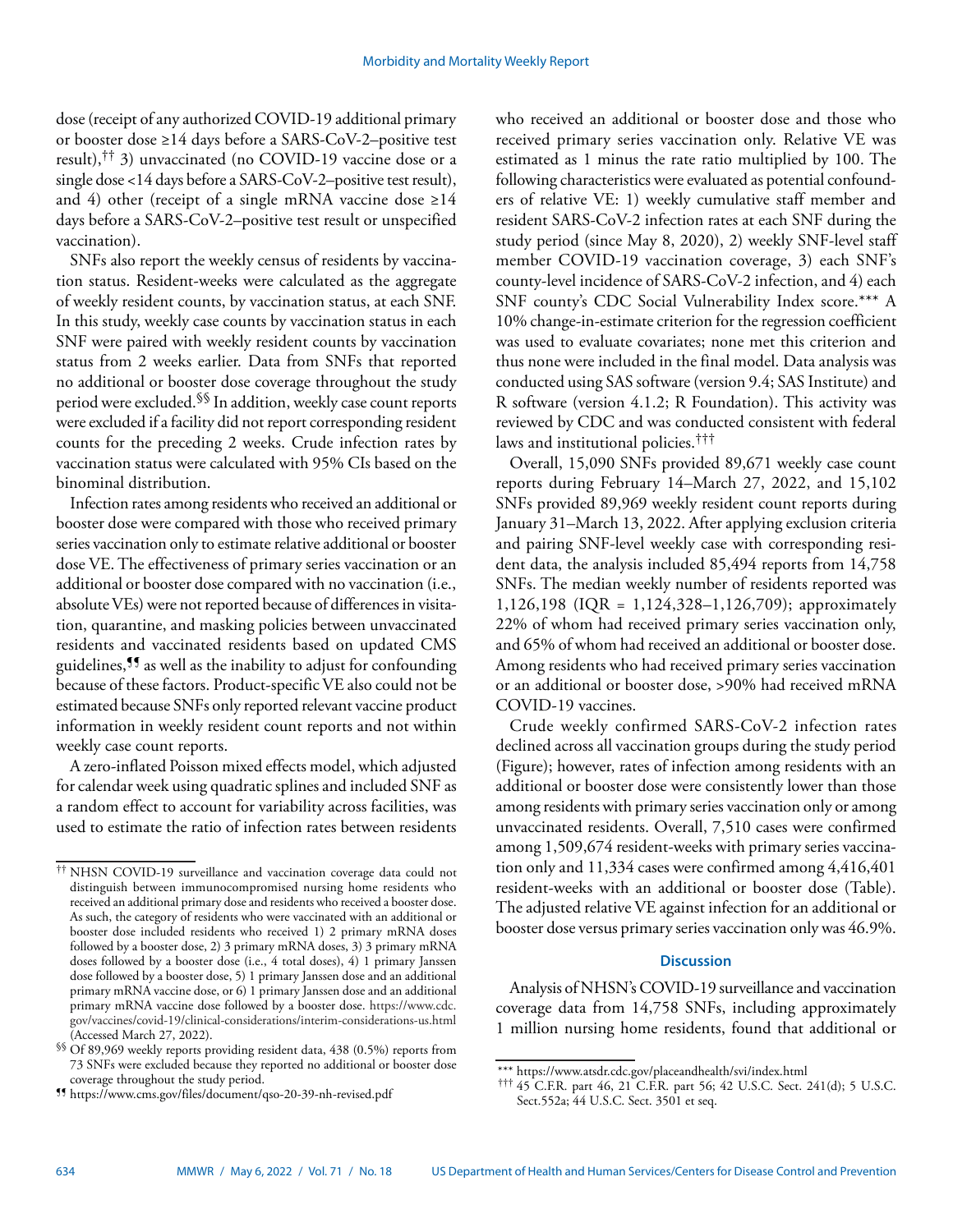



Week starting date, 2022

\* Crude rates of SARS-CoV-2 infection were calculated as the number of cases, by vaccination status, among residents with corresponding vaccination status from 2 weeks earlier (January 31–March 13, 2022); 95% CIs indicated by error bars.

† Residents who completed a primary vaccination series were those who received 2 primary doses of an mRNA vaccine (Pfizer-BioNTech or Moderna) or 1 primary dose of Janssen vaccine. Residents with additional or booster dose vaccination were those who received an additional primary vaccine dose ≥28 days after the initial primary series or a booster dose ≥5 months after completion of an mRNA primary series or ≥2 months after 1 primary Janssen vaccine dose. Residents with an additional or booster dose included those who received additional primary vaccine doses and a booster dose. Unvaccinated residents were those who received no COVID-19 vaccine doses. Cases among residents with primary series vaccination were defined as infections in residents who had received primary series vaccination ≥14 days before a SARS-CoV-2–positive test result or received an additional or booster dose <14 days before a SARS-CoV-2–positive test result. Cases among residents with additional or booster dose vaccination were defined as infections in residents who received an additional primary or booster dose ≥14 days before a SARS-CoV-2– positive test result. Cases among unvaccinated residents were defined as infections in residents who received no COVID-19 vaccine doses or a single dose <14 days before a SARS-CoV-2–positive test result. Data on infections among residents who received a single dose of mRNA vaccine ≥14 days before a SARS-CoV-2–positive test result or unspecified vaccination are not presented.

 $§$  Resident-weeks were calculated as the aggregate of weekly resident counts, by vaccination status, at each skilled nursing facility.

booster COVID-19 vaccine doses provide greater protection against infection with the Omicron variant compared with primary series vaccination alone. Efforts to keep nursing home residents up to date§§§ with vaccination should be implemented in conjunction with other COVID-19 prevention strategies, including testing and vaccination of nursing home staff members and visitors.

The findings from this study are typically consistent with previous research, including a study among two nursing home systems in the United States during SARS-CoV-2 B.1.617.2

<sup>§§§</sup> <https://www.cdc.gov/coronavirus/2019-ncov/vaccines/stay-up-to-date.html> (Accessed April 20, 2022).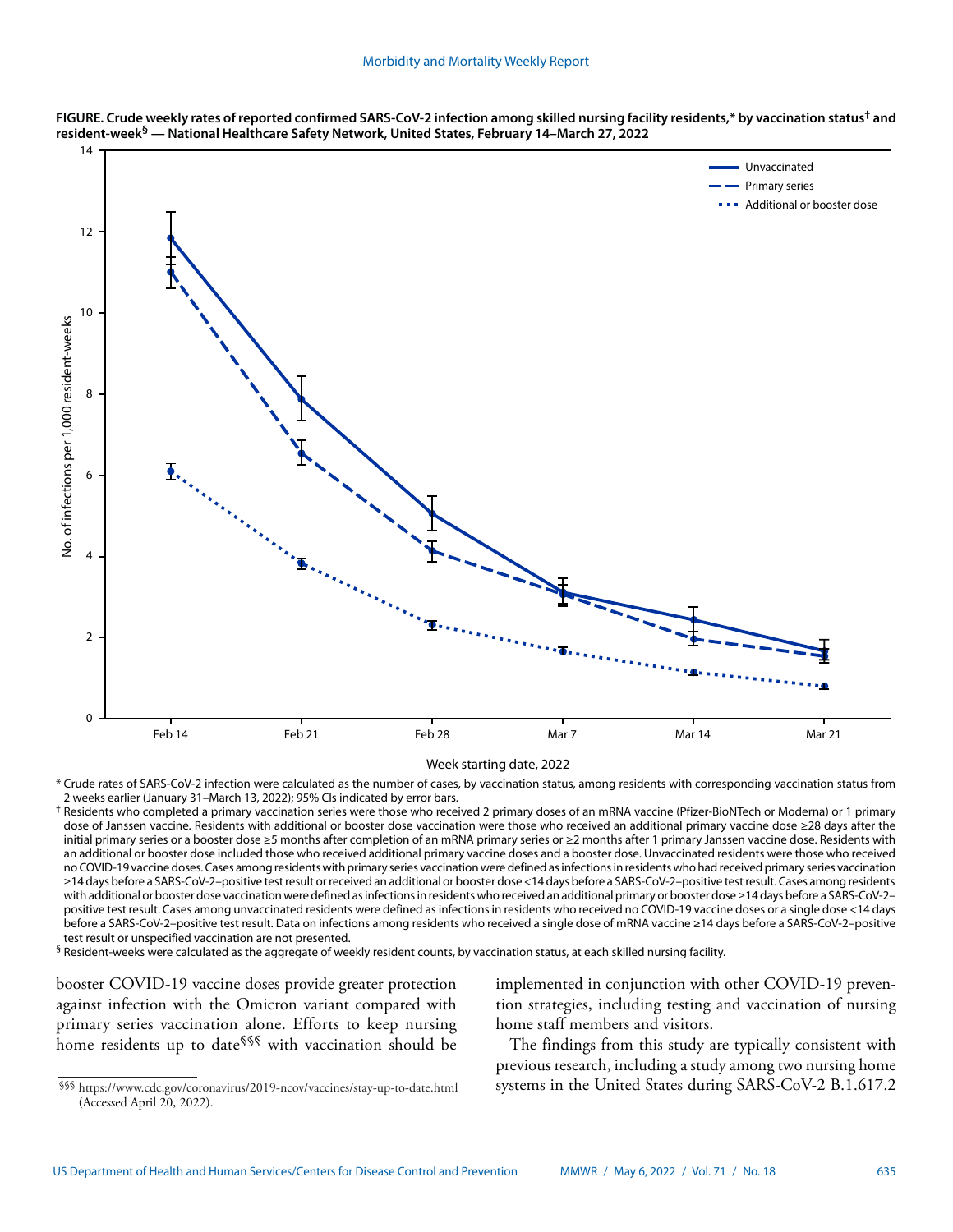| TABLE. Relative effectiveness of additional COVID-19 primary or booster vaccine doses in preventing SARS-CoV-2 infection among residents      |
|-----------------------------------------------------------------------------------------------------------------------------------------------|
| of skilled nursing facilities compared with primary series vaccination only — National Healthcare Safety Network, United States, February 14– |
| March 27, 2022                                                                                                                                |

|                                                     |                                    |                           |                                            | Vaccine effectiveness % (95% CI) |                         |
|-----------------------------------------------------|------------------------------------|---------------------------|--------------------------------------------|----------------------------------|-------------------------|
| Vaccination status*                                 | No. of resident-weeks <sup>t</sup> | No. of cases <sup>§</sup> | Crude infection rate <sup>¶</sup> (95% CI) | Unadiusted**                     | Adiusted <sup>††</sup>  |
| <b>Primary series</b><br>Additional or booster dose | 1,509,674<br>4,416,401             | 7.510<br>1.334            | $5.0(4.9-5.1)$<br>$2.6(2.5-2.7)$           | Ref<br>49.3 (47.3–51.3)          | Ref<br>46.9 (44.8–48.9) |

**Abbreviations:** Ref = referent group; SNF = skilled nursing facility.

\* Residents who completed a primary vaccination series were those who received 2 primary doses of an mRNA vaccine Pfizer-BioNTech or Moderna or 1 primary dose of Janssen vaccine. Residents with additional or booster dose vaccination were those who received an additional primary vaccine dose ≥28 days after the initial primary series or a booster dose ≥5 months after completion of an mRNA primary series or ≥2 months after 1 primary Janssen vaccine dose. Residents with an additional or booster dose included those who received additional primary vaccine doses and a booster dose.

† Resident-weeks were calculated as the aggregate of weekly resident counts, by vaccination status, at each SNF.

§ Cases among residents with primary series vaccination were defined as infections in residents who had received primary series vaccination ≥14 days before a SARS-CoV-2–positive test result or received an additional or booster dose <14 days before a positive SARS-CoV-2 test result. Cases among residents with additional or booster dose vaccination were defined as infections in residents who had received an additional primary or booster dose ≥14 days before a positive SARS-CoV-2 test result. For analysis, weekly case counts by vaccination status in each SNF were paired with weekly resident counts by vaccination status from 2 weeks earlier (January 31–March 13, 2022).

¶ Infections per 1,000 resident-weeks.

\*\* Results from a zero-inflated Poisson mixed effects model with random effects for SNF. Vaccine effectiveness was estimated as 1 minus the rate ratio multiplied by 100, with the rate ratio comparing infection rates among residents vaccinated with an additional or booster dose to residents with primary series vaccination only.

<sup>††</sup> Results from the same model while also controlling for calendar week using quadratic splines.

(Delta) variant predominance, in which the relative effectiveness of a COVID-19 mRNA booster dose against infection, compared with primary series vaccination alone, was reported to range from 50.4% to 58.2%.<sup>111</sup> Relative VE estimates in this study are slightly lower and might reflect declines in VE because of potential immune evasion of the Omicron variant, consistent with findings from other studies that indicated lower VE against Omicron variant infection compared with Delta variant infection among adults aged ≥18 years (*3,4*). In addition, although VE by time since vaccination could not be evaluated in this study, NHSN vaccination coverage data indicate that >50% of nursing home residents had received an additional or booster dose by early December 2021\*\*\*\*; thus, the potential waning of vaccine-induced immunity with time since an additional or booster dose receipt might also have contributed to the lower VE estimates observed in this study.

The findings in this report are subject to at least six limitations. First, NHSN does not receive resident-level demographic or clinical data. Therefore, the analysis could not account for time since vaccination, nor could it control for potential confounders, such as age, comorbidities, previous SARS-CoV-2 infection, or behaviors related to SARS-CoV-2 infection risk (e.g., mask use). Second, the analysis could not distinguish between immunocompromised residents who received an additional primary dose and residents who received a booster dose, nor could it seperate residents who received both an additional primary and booster dose. Third, differences in visitation, quarantine, and masking policies between unvaccinated residents

## **Summary**

#### What is already known about this topic?

Nursing home residents are at high risk for COVID-19– associated morbidity and mortality. Little is known about the vaccine effectiveness (VE) of additional or booster COVID-19 vaccine doses against SARS-CoV-2 infection in this population, particularly against the Omicron variant.

## What is added by this report?

Analysis of COVID-19 surveillance and vaccination data from approximately 15,000 skilled nursing facilities found that, compared with primary series vaccination only, an additional or booster dose provided greater protection (relative  $VE = 46.9\%)$ against SARS-CoV-2 infection during Omicron variant predominance.

What are the implications for public health practice?

All immunocompromised nursing home residents should receive an additional primary dose, and all nursing home residents should receive a booster dose, when eligible, to protect against COVID-19.

and vaccinated residents precluded estimation of absolute VE of primary series vaccination or additional or booster doses. Fourth, relevant vaccine product data were not collected, and, therefore, product specific VE could not be estimated. Fifth, residents were only considered to be protected with an additional or booster dose 14 days after receipt of their last dose, and SARS-CoV-2 infections among residents with primary series vaccination included infections among residents who had received an additional or booster dose <14 days earlier; protective effects of these additional or booster doses might begin sooner than 14 days and, therefore, categorization of such residents and cases within the primary series vaccination group

<sup>¶¶¶</sup> <https://www.medrxiv.org/content/10.1101/2022.01.25.22269843v1> \*\*\*\* <https://www.cdc.gov/nhsn/covid19/ltc-vaccination-dashboard.html> (Accessed April 11, 2022).